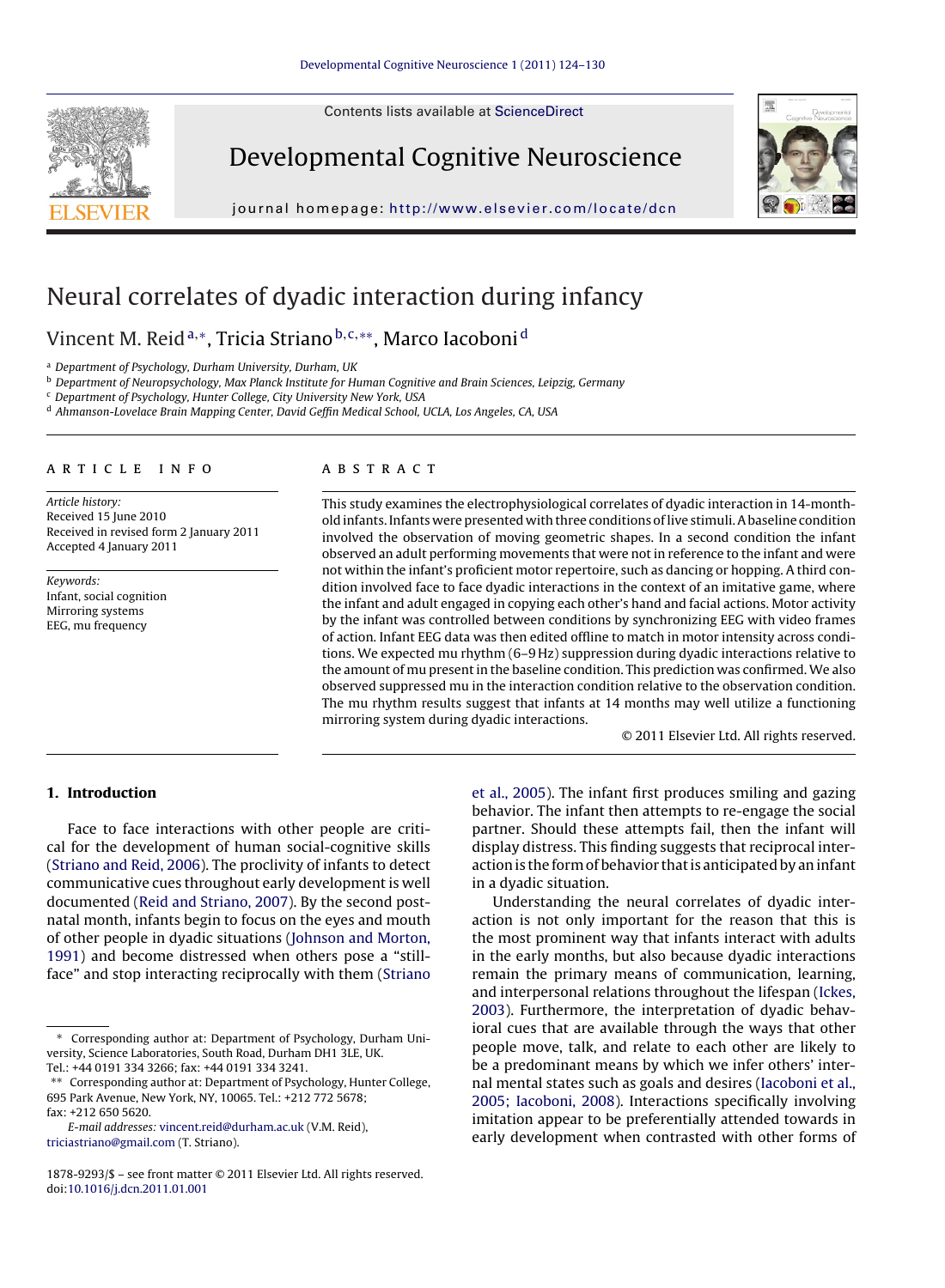action ([Striano et al., 2005\).](#page-6-0) This is shown in the proclivity of infants to preferentially attend to peek-a-boo dyadic situations when contrasted with other forms of social communication [\(Crawley and Sherrod, 1984\).](#page-5-0)

Currently, little is known about neural correlates in early human ontogeny for most forms of social interactions, including dyadic interactions (but see [Striano et al.,](#page-6-0) [2006; Parise et al., 2008\).](#page-6-0) Recent work by Southgate and colleagues [\(Southgate et al., 2009, 2010\)](#page-6-0) has shown that infant prediction of object related reaching can be detected via sensori-motor alpha (otherwise known as mu) by 9 months of age. Further, for each infant an individually identified mu rhythm (between 6 and 13 Hz) was found to be desynchronized to action execution as well as action observation.

[Marshall et al. \(in press\)](#page-6-0) examined action execution and action observation in 14-month-old infants using a button press paradigm, where infants pressed a button and where they saw an adult press a button. The button press action was compared to a baseline measure of viewing patterns. Effects were only found in central regions, with significant desynchronization in the mu rhythm for the execution and observation of action when contrasted with baseline. This study showed that during infancy, mu desynchronization occurred for actions other than reaching and grasping.

Recent work by [van Elk et al. \(2008\)](#page-6-0) indicates that the mu rhythm is modulated as a function of the ability to produce the observed action. They found that infants at 14–16 months who had the capacity to crawl produced more mu suppression in fronto-central areas when observing videos of crawling actions when contrasted with those infants of the same age who had less crawling experience. This work clearly shows that mu suppression induced by observing action is dependent on the experience of having the ability to perform the observed action. For a robust review of mu rhythm research with infant populations, see [Marshall and](#page-5-0) [Meltzoff \(in press\).](#page-5-0)

Research has yet to ascertain the mechanisms via which infant social perception modulates brain activity within a dyadic context when contrasted with other forms of social and nonsocial information. This is a critical issue, as our ability to imitate others' actions holds the key for understanding what it is for others to be like us and vice versa ([Meltzoff and Decety, 2003;](#page-6-0) see also [Lepage and](#page-5-0) [Théoret, 2007\).](#page-5-0) Previously, the human mirror system has been related to the mu rhythm because desynchronization of the mu rhythm can be found in subjects that either actively perform a movement or observe another person executing an act [\(Hari et al., 1998\).](#page-5-0) Recently, [Hari and](#page-5-0) [Kujala \(2009\)](#page-5-0) stated that the term "neural mirroring system" should be used to refer to neural systems that involve both action observation and action execution. They argued that current work should focus on developmental origins of this system, in addition to the nature of interactions between various components of this system.

The present study investigates the effects of dyadic interaction on ongoing functional brain activity. As previous studies have shown dampened neural responses to stimuli presented on a monitor when compared to live action [\(Shimada and Hiraki, 2006\),](#page-6-0) we interacted with infants in a real-life context. We used mu rhythm suppression as a marker of neural mirroring as this frequency has been implicated as indexing the mirroring system in action observation studies with children and adults (e.g., [Obermann et al., 2005; Lepage and Théoret, 2006\).](#page-6-0) Further, the application of TMS pulses to regions of putative mirroring areas have been shown to produce imitation deficits in participants (see, e.g., [Heiser et al., 2003; Iacoboni, 2005,](#page-5-0) [2006\).](#page-5-0) We therefore reasoned that mu rhythm suppression in infants will be evident during dyadic interactions that contain a strong element of imitation when contrasted with other forms of observed movement.

Specifically, we conjectured that mu suppression would be greatest in a condition when an experimenter is engaged in a face-to-face interaction with the infant when compared with a baseline of the same degree of infant motor activity obtained during infant observation of a control condition featuring nonbiological movement. We also anticipated greater mu suppression for dyadic interactions involving imitation when contrasted with a condition where infants observe actions by an experimenter that are not related to their own movements and would be impossible for the infant to replicate due to their limited motor repertoire. Such an effect would indicate not only that mirroring systems are generally involved in dyadic interactions, but also that the effects of motoric activity seen in [van Elk et al. \(2008\)](#page-6-0) are also present in real-life situations.

#### **2. Method**

#### 2.1. Participants

All research was conducted under institutional protocols, with parental informed consent for each subject. 10 infants (6 males and 4 females) were tested, with an average age of 14 months  $\pm$  12 days. All infants were born full term (37–41 weeks) and were in the normal range for birth weight. Another 22 were tested but excluded from final analysis due to insufficient data for analysis. For the frequency analysis, a minimum of 40 s of data was required for each condition in line with work investigating low frequencies within EEG where it has been reported that data below this level adversely increases the signal to noise ratio (e.g., [Nyström, 2008; Stroganova et al., 1999\).](#page-6-0) It is for this reason together with the inclusion of three conditions, rather than two conditions as is typical in most infant EEG research, that attrition rates were marginally higher in this study than for other comparable studies (e.g., [Bell, 2002; Reid](#page-5-0) [et al., 2007\).](#page-5-0)

#### 2.2. Procedure

Each infant's electrical brain activity was measured in three contexts which were counterbalanced in order across the sample of infants: a baseline, a non-interactive condition and a dyadic interaction condition.

In the baseline condition the infant observed movement that was nonbiological in nature. This was produced by movements of geometric shapes that were placed on the end of a stick and moved by an experimenter who was occluded from the infant's view and was never seen by the infant. The movement of the object was directed hori-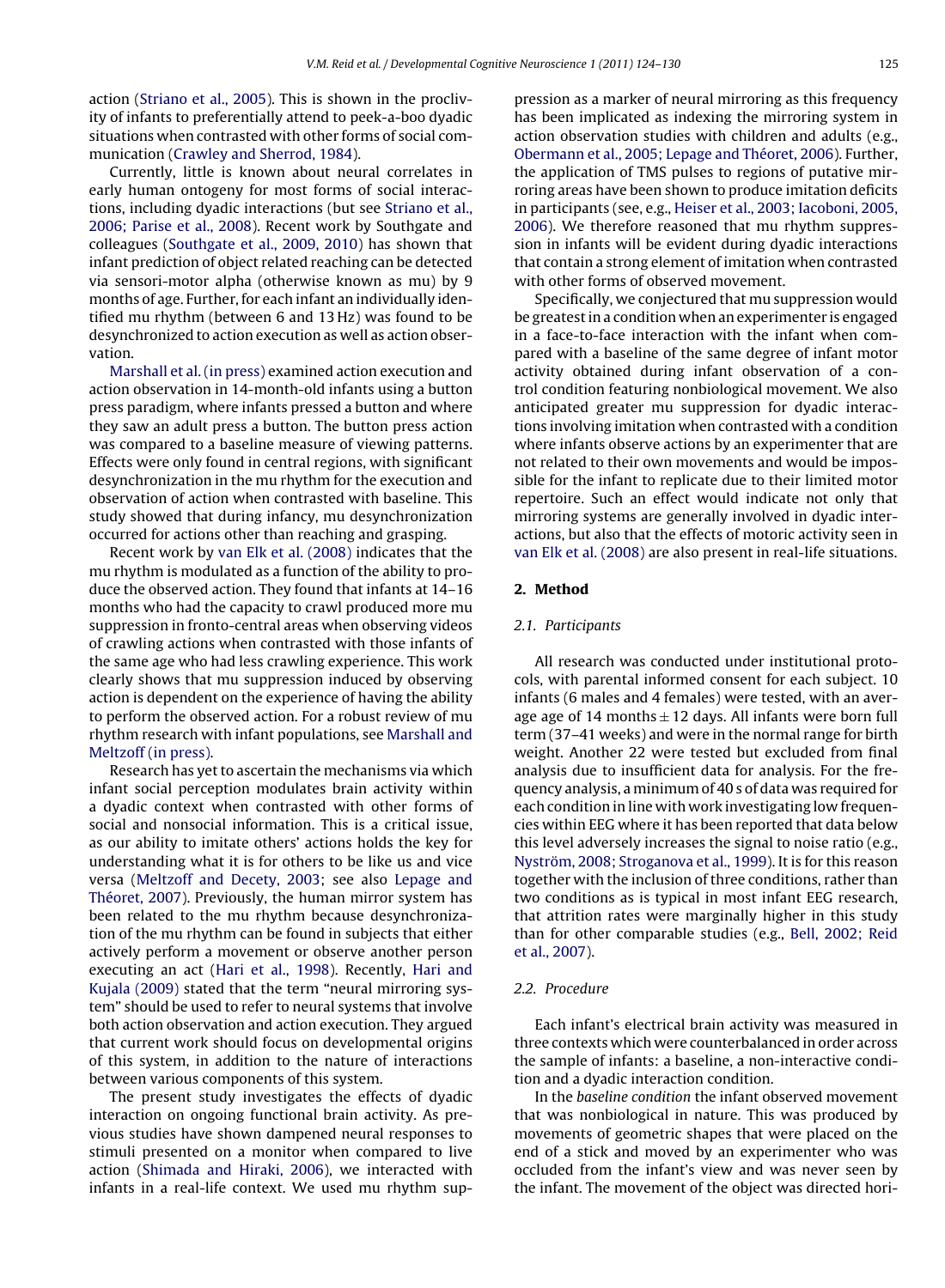<span id="page-2-0"></span>

Fig. 1. The three conditions displayed to the infant. Top image depicts the baseline condition, with movement of a geometric object towards and away from the direction of the infant. Middle image shows the non-interactive condition, with the infant observing motion that could not be produced by their motor system. Bottom panel displays the dyadic interaction condition, with both experimenter and infant engaged in touching the ear.

zontally towards and away from the infant, with limited left-right movement in order to reduce eye movements in the infant. For the non-interactive condition, infants observed complex human movements produced by an experimenter, including hopping, a strutting walk, skipping, clapping in complex rhythms and dancing. These actions were executed without direct reference or gaze towards the infant. These actions were selected as none of them fit within the proficient repertoire of a 14-month-old infant (see, for example, [Yaguramaki and Kimura, 2002\),](#page-6-0) with infants either at the start of acquisition (for the case of walking) or well outside the possibility of performance. In order to reduce lateral eye movements, the

experimenter performed movements further away from the infant than the presented geometric objects, although the experimenter was nonetheless larger in visual angle than the objects in the control condition. In the dyadic interaction condition, the experimenter sat approximately 1 meter away from the infant and an imitation game was played. This began by the experimenter imitating a salient element of the infant's physical position, such as a hand scratching the cheek. In all cases this rapidly led to a turn taking sequence of actions where the infant would perform a movement, such as putting a hand on a cheek, and as rapidly as possible thereafter the experimenter would adopt the same pose. For example, the infant would drum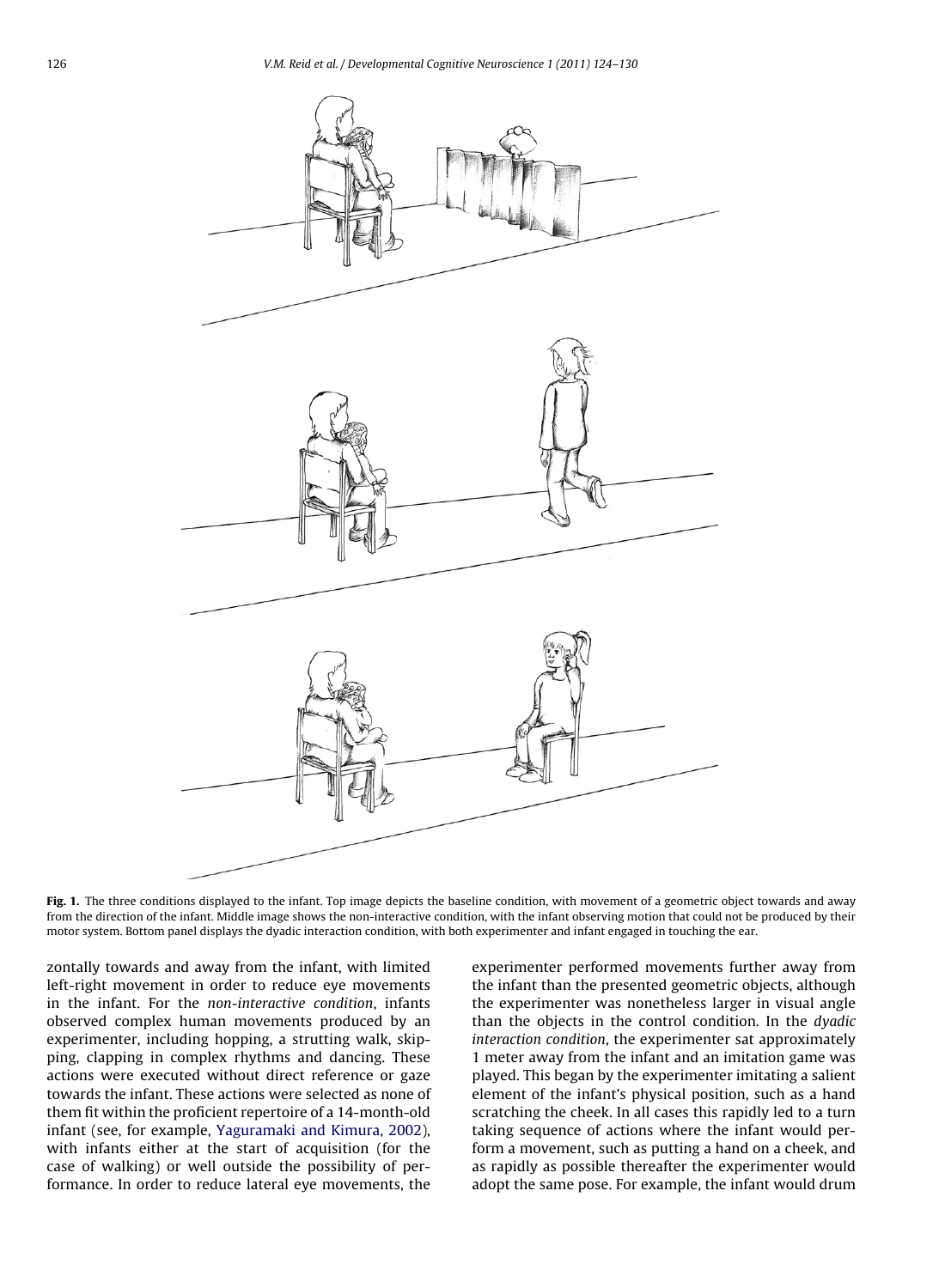their fingers on their knee with the experimenter immediately drumming their own fingers on their own knee in the same way, with the infant watching the fingers of the experimenter. Based on infants' behavioral response, it would appear that they treated this interaction as a "game", with different positions deliberately adopted once a position that was defined by the infant was matched by the experimenter's final resting position. Due to the sitting nature of the interaction, movements were produced primarily with the fingers, hands and arms. All periods included in the final dataset for the condition comprised activity during the context of engaged and reciprocal interaction. For an illustration depicting the different conditions, see [Fig. 1.](#page-2-0)

For all conditions, our criteria for inclusion required that within each condition the amount of motor activity by the infant was the same across conditions for the epochs accepted for further analysis. This was possible via a reduction in EEG data across conditions for each infant. We coded the conditions, and classified the amount of infant movement on a second by second basis. Our coding from the video was restricted in accuracy by refresh rates to 25 Hz. This procedure effectively controlled for the amount of motor activity across conditions (for details, see EEG Recording and Analysis). Further, the analyzed epochs were separated from substantive movement by at least 2 s, in order to ensure that no delayed effects of movement preparation or execution were included in the final data set (see, e.g., [Pfurtscheller et al., 2000\).](#page-6-0)

Infants sat on their mother's lap in a dimly lit soundattenuated and electrically shielded cabin. The door remained open, with the lower 1/3 occluded by a sheet in order to position the object manipulating experimenter for the baseline condition. For the other conditions, the experimenter performed actions in the space outside the cabin in view of the infant.

EEG was recorded continuously for 3 min for each condition. The behavior of the infant was video-recorded throughout the session for offline coding of looking behavior to the experimenter and to control for the amount of motor activity in each condition.

#### 2.3. EEG recording and analysis

EEG was recorded continuously with Ag–AgCl electrodes from 23 scalp locations of the 10–20 system, with the removal of FP1 and FP2 and the inclusion of FC3, FC4, CP5, CP5, TP9 (left mastoid) and TP10 (right mastoid), all of which were referenced to the vertex (Cz). Data was amplified via a Twente Medical Systems 32-channel REFA amplifier and analyzed via in-house software. Horizontal and vertical electrooculogram were recorded bipolarly. Sampling rate was set at 250 Hz. EEG data was rereferenced offline to the linked mastoids and highpass filtered with a cutoff frequency of 1 Hz at −6 dB (1.22 Hz at −3 dB; 441-point FIR filter).

For the elimination of electrical artifacts caused by eye and body movements, EEG data was rejected off-line whenever the standard deviation within a 200-ms gliding window exceeded 80 $\mu$ V at any electrode. EEG data were also visually edited offline for excessive motor artifacts and to control for the amount of motor activity in each condition. This was done by synchronizing the EEG with trial information that was assigned to a video camera. The resulting synchronized film was then assessed with the EEG data offline and analyzed on a frame-by-frame basis at 25 frames/s for motor activity by the infant. A corresponding amount of motor activity was edited from the data in each condition, such that motor activity was equivalent between conditions within the final analyzed dataset. Movements were classified into four groups for each frame for each limb, head, trunk and torso: none, low, medium or high. The overall score for each second was then determined and this classification was then matched across conditions. Generally motor activity of head, trunk, and limbs was kept to a minimum across conditions; however when motor activity occurred within a body location, such as a limb or group of limbs, this was matched by the same degree of motor activity present within that body location in the other conditions for each infant. The matching was done by coding the degree of limb or body movement into one of the four categories and then selectively reducing the final epochs of EEG that were included for each condition such that the same number of movement events were present in each condition. It was during the motor coding that it was also ascertained that infant looking was towards the experimenter in the non-interactive or interactive conditions, or towards the object in the control condition.

For each electrode, the power spectral density (PSD) was calculated using Welch's method of modified periodogram averaging. Fast Fourier transforms (FFTs) were computed from artifact-free data segments with a length of 256 samples (=1024 ms). The segments were tapered with a Hann Window and zero-padded to a total length of 512 samples before FFT calculation, i.e. the virtual frequency resolution was ∼0.49 Hz. Data segments were allowed to overlap by 75%. As a robust estimate of EEG power density, the median value across all single-segment PSD spectra was used.

For each participant, a dominant mu rhythm was identified between 6 and 9 Hz, by identifying the first harmonic of the peak mu rhythm, in the 12–18 Hz range (for further details on harmonic issues, see, for example, [Lehmann](#page-5-0) [et al., 2001\).](#page-5-0) Further analysis was based on this frequency for each participant. Identified electrodes near to the area of activity and hypothesised area of interest were defined as frontal left (F3), frontal right (F4), central left (C3) and central right (C4) electrodes as these areas have been previously related to mu activity ([Pfurtscheller et al., 1997\),](#page-6-0) although lateralization is reported in some studies, but not in others with infants (lateralized effects: [Nyström et al.,](#page-6-0) [in press; Southgate et al., 2009;](#page-6-0) non-lateralized effects: [Marshall et al., in press\).](#page-6-0) In order to assess differences between conditions, we subtracted mu activity in the baseline condition for each participant from mu activity in the non-interactive and interactive conditions.

## **3. Results**

Frequency results were analyzed via a  $2 \times 2 \times 3$  repeated measures ANOVA for dependent samples with laterality (left hemisphere, right hemisphere) by location (frontal,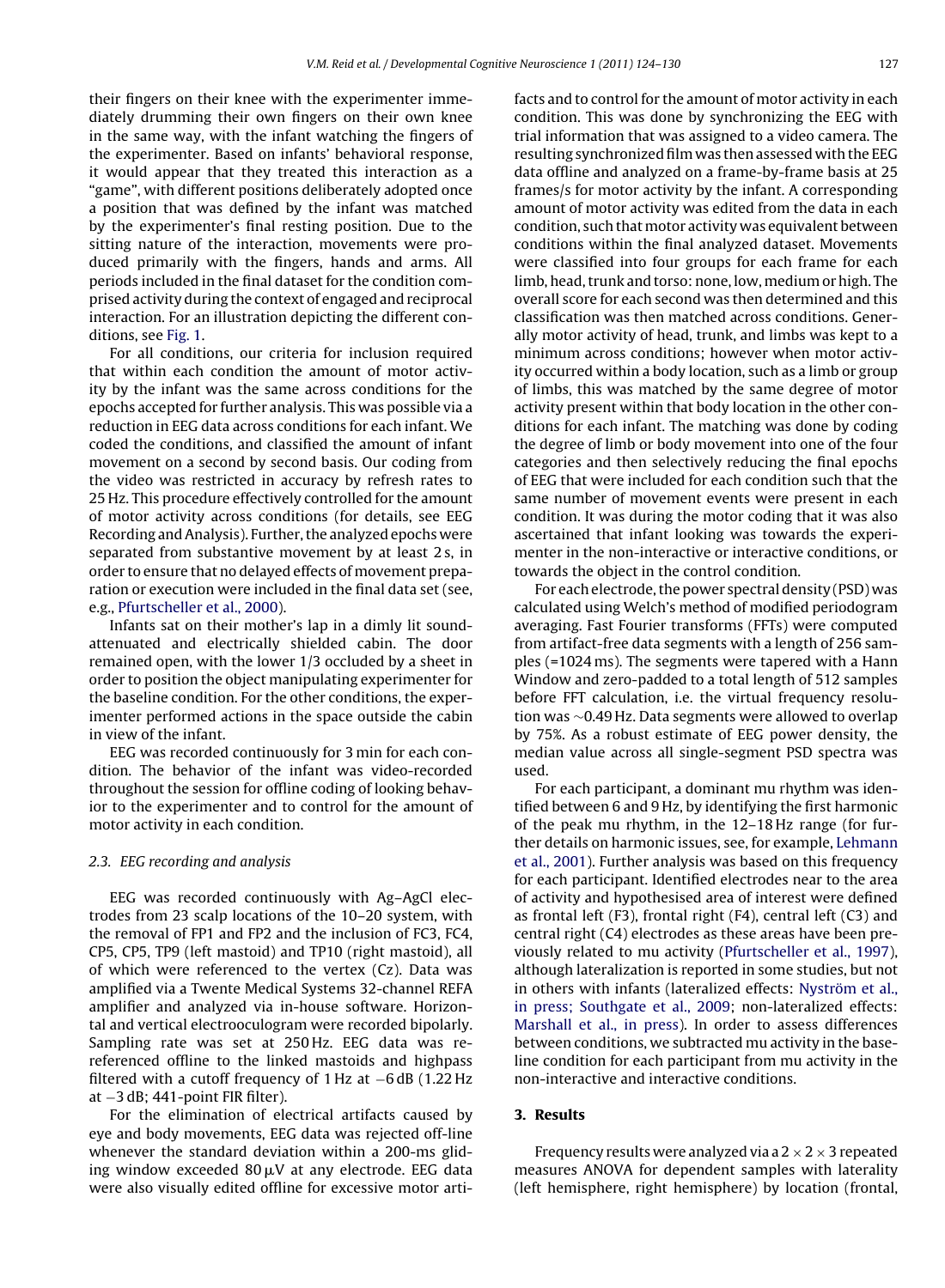

**Fig. 2.** Mu power and standard error in (left three columns) left frontal channels and (right three columns) right frontal channels for the baseline condition, the non-interactive and interactive conditions. Key: light tone = baseline condition; grey tone = non-interactive condition; dark tone = interactive condition; bars not outlined = left hemisphere; outlined bars = right hemisphere. The effect of condition is clear, with significant suppression in the interactive condition in frontal locations when compared with the baseline condition and bilaterally in frontal locations when compared with the non-interactive condition.

central) by condition (baseline, non-interactive, interactive).

The ANOVA indicated a main effect of condition  $F(1,9) = 4.543$ ,  $p = 0.025$ . There was also a significant effect of location  $F(1,9) = 12.048$ ,  $p = 0.007$ , indicating that overall the mu power was lower at central locations than at frontal locations (central:  $M = 8.458$ , SD = 4.757; frontal:  $M = 9.001$ , SD = 4.63). A main effect of laterality was also found  $F(1,9) = 6.194$ ,  $p = 0.034$ , displaying lower mu power in the right hemisphere  $(M=7.462, SD=4.101)$  than in the left hemisphere  $(M = 9.124, SD = 5.349)$ . There was no interaction between location and laterality  $F(1,9) = 1.881$ ,  $p = 0.203$  or interaction between location and condition  $F(2,18) = 1.061$ ,  $p = 0.367$ , laterality and condition  $F(2,18)$  = 0.585.,  $p$  = 0.567 or interaction between the factors location, laterality and condition  $F(2,18) = 1.078$ ,  $p = 0.361$ (see Figs. 2 and 3).

In order to resolve the significant effects, we conducted exact left tailed follow up permutation t-tests as we had clear predictions related to the effects of condition. Significance of the tests was assessed by applying the Bonferroni–Holm sequential procedure that controlled the family-wise error-rate at the 5% level. We found that the  $t$  values clearly show that mu power is significantly suppressed in the interactive condition with respect to the baseline and non-interactive conditions (interactive–baseline:  $t(9) = -3.340$ ,  $p = 0.005$ ; interactive–non-interactive:  $t(9) = -2.478$ ,  $p = 0.02$ ). There was, however, no significant difference between the noninteractive condition and baseline ( $t = -0.528$ ,  $p = 0.329$ ).

### **4. Discussion**

This study was designed to investigate the electrophysiological correlates of dyadic interactions in infants. Infants participated in three conditions. One condition was a baseline measure, where infants observed moving geometric shapes. In a non-interactive condition the infant



**Fig. 3.** Mu power and standard error in (left three columns) left central channels and (right three columns) right central channels between the baseline condition, the non-interactive and interactive conditions. Key: light tone = baseline condition; grey tone = non-interactive condition; dark tone = interactive condition; bars not outlined = left hemisphere; outlined bars = right hemisphere. The effect of condition is clear, with significant suppression in the interactive condition in central locations when compared with the baseline condition.

observed an adult performing movements that were not in reference to the infant as no overt communicative cue was provided, such as direct eye contact. Movements in the non-interactive condition were not within the infant's motor repertoire. A third condition involved face to face dyadic interaction within the context of an imitative game. We expected a suppressed mu rhythm for the dyadic condition relative to the amount of mu present in the other conditions. This prediction was confirmed. This result is comparable with investigations on the properties of the mu rhythm in adults and children ([Nishitani and Hari, 2000,](#page-6-0) [2002; Lepage and Théoret, 2006; Obermann et al., 2005;](#page-6-0) [Muthukumaraswamy et al., 2004\).](#page-6-0) The mu rhythm results provide evidence that infants at 14 months most likely utilize a functioning mirroring system during dyadic interactions with others.

It was hypothesized in this study that the dyadic interaction condition would include stimuli that would best induce desynchronization of the mu rhythm. Simultaneous action perception and corresponding motor production have been shown to provide optimal stimuli for such activity, particularly when involving distal finger movements [\(Iacoboni et al., 1999; Gillmeister et al., 2008\).](#page-5-0) In contrast, the non-interactive condition featured observed actions such as strolling, dancing and hand clapping in complex rhythms. These are actions that are not within the proficient motor repertoire of the infant with complex mastery not yet attained. In congruence with work by [van Elk et al.](#page-6-0) [\(2008\),](#page-6-0) the results of the present study support the concept that mu frequencies are engaged when viewing and performing actions that are fully established within one's motor repertoire. The present study effectively brings the results of van Elk and colleagues into the realm of live interactions.

Crucially, the amount of motor activity present in the data was controlled between the conditions. Infant movement was coded from video recordings that were calibrated with the EEG recordings. The amount of physical movement observed in the selected EEG data was matched across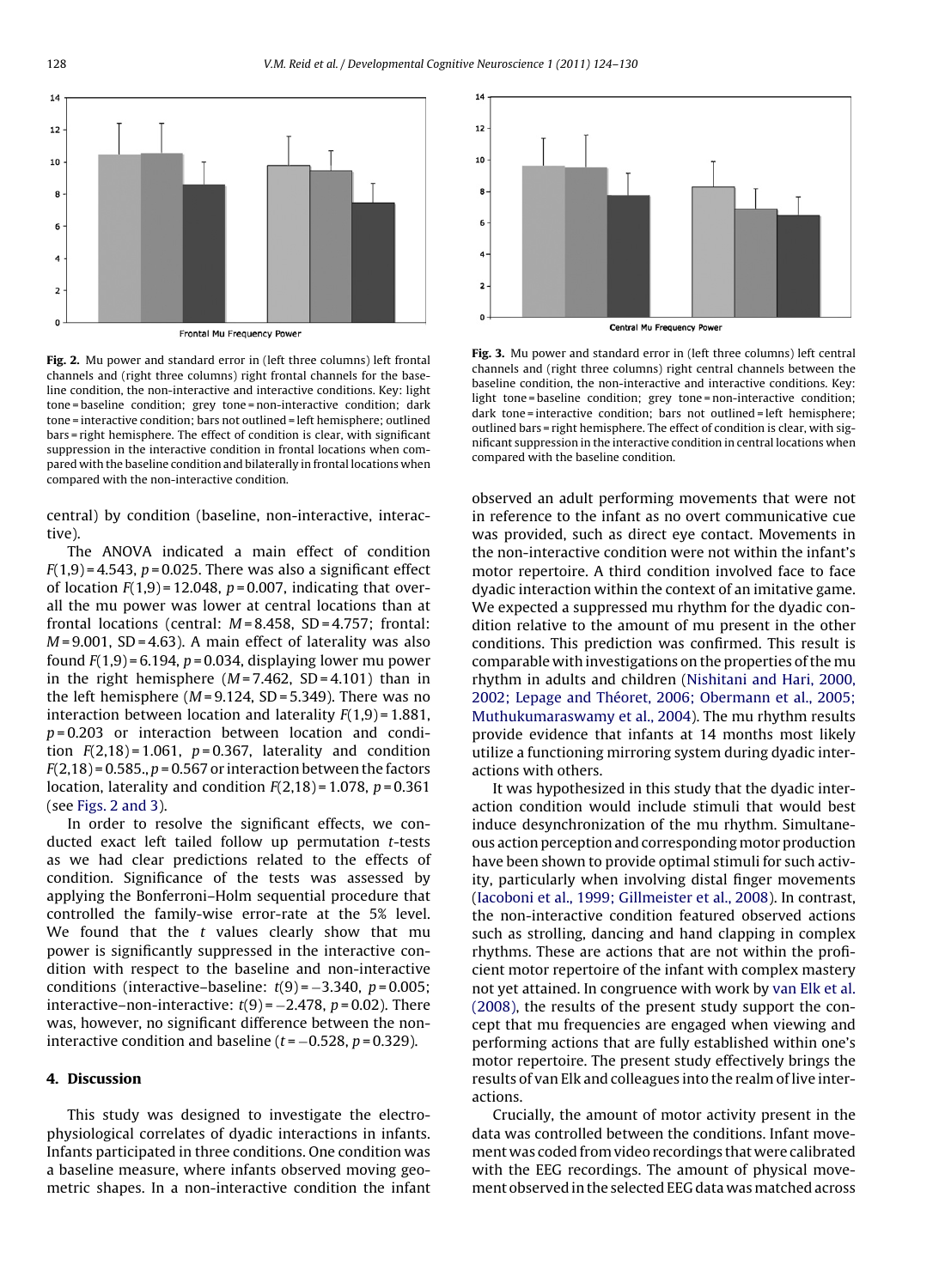<span id="page-5-0"></span>conditions on a second by second basis via coding of the video tapes and reduction of EEG data. This ensured that overall differences between conditions in the motor output of the infant did not account for the differences seen between conditions in terms of mu suppression. Further, despite the need to control motor activity, the inclusion of a minimum of 40 s of data for each condition compares well with studies that use similar live paradigms or analysis techniques (e.g., [van Elk et al., 2008; Reid et al., 2007\).](#page-6-0)

The current study provides evidence for substantive differences in the neural processing of observed actions produced by others and actions performed in the context of dyadic interactions involving imitation. What this study does not achieve, however, is the disambiguation of individual components within the dyadic interaction. It may well be that direct components of dyadic imitation that are key include the synchrony of the observed to executed action. Another possibility may be that the nature of eye contact may induce suppressed mu rhythms. It is possible that all forms of activity involved in dyadic interaction are required for the detection of differences in mu rhythm as was seen in the present study. These subtleties will need to be dissociated via further research utilizing targeted manipulations.

Facial imitation tasks (Carr et al., 2003; Dapretto et al., 2006) and even some 'social' action observation tasks (Iacoboni et al., 2005) have been generally associated with right lateralized activations in inferior frontal cortex. Recent work by [Nyström et al. \(in press\)](#page-6-0) indicates right hemisphere effects in mu rhythm desynchronization when 8-month-old infants view grasping actions when contrasted with other forms of hand action. It is possible that mu rhythm is lateralized when involved in the observation of hand, rather than body, movements.

We did not find differences between the non-interactive condition and baseline condition. Were the present results precisely comparable with [Obermann et al. \(2005\), a](#page-6-0) study which used minimal, non-interactive stimuli with children, then we would expect differences between the non-interactive condition and the baseline condition. The present study is different in two critical ways. First, the stimuli were all live and not presented via a monitor, with prior work indicating reduced effects for monitor delivered stimuli [\(Shimada and Hiraki, 2006\).](#page-6-0) Second, the baseline measure that we used was presented live and was entirely nonbiological in nature, although an element of the movement was inevitably biological, in the sense of having a minimum-jerk movement profile.

Asymmetries in mu rhythm have been noted in work investigating memory systems during infancy. Bell (2001) found that there was an increase in mu for components of a task that were higher in cognitive demand than other elements. [Orekhova et al. \(2007\)](#page-6-0) found in 8–11 months old infants that when sustained attention was required in a peek-a-boo game, the mu rhythm was enhanced in power. This suggests that mu has a number of cognitive properties associated with its activity, many of which remain to be explored.

In summary, this study provides the first EEG correlates of live dyadic interactions during early development. This is the first evidence of neural mirroring, as indexed by the mu rhythm, during early dyadic interactions. Thus, these data support the hypothesis that neural mirroring is important in social interactions and that this is the case during infancy.

### **Acknowledgements**

This research was supported by the Sofja Kovalevskaja Award granted by the Alexander von Humboldt Foundation, funded by the Federal Ministry for Education and Research to T.S. We are grateful to the infants and parents who participated and to the Universitätsfrauenklinik and the Klinikum St. Georg for support and assistance with recruitment. We would like to thank Jennifer Landt for assistance with testing and coding and Maren Grigutsch for assistance with data transformation and analysis.

#### **References**

- Bell, M.A., 2001. Brain electrical activity associated with cognitive processing during a looking version of the A-not-B Task. Infancy 2 (3), 311–330.
- Bell, M.A., 2002. Power changes in infant EEG frequency bands during a spatial working memory task. Psychophysiology 39 (4), 450–458.
- Carr, L., Iacoboni, M., Dubeau, M.C., Mazziotta, J.C., Lenzi, G.L., 2003. Neural mechanisms of empathy in humans: a relay from neural systems for imitation to limbic areas. Proceedings of the National Academy of Sciences of the United States of America 100, 5497–5502.
- Crawley, S.B., Sherrod, K.B., 1984. Parent-infant play during the first year of life. Infant Behavior & Development 7 (1), 65–75.
- Dapretto, M., Davies, M.S., Pfeifer, J.H., Scott, A.A., Sigman, M., Brookheimer, S.Y., Iacolboni, M., 2006. Understanding emotions in others: mirror neuron dysfunction in children with autism spectrum disorders. Nature Neuroscience 9, 28–30.
- Gillmeister, H., Catmur, C., Liepelt, R., Brass, M., Heyes, C., 2008. Experience-based priming of body parts: a study of action imitation. Brain Research 1217, 157–170.
- Hari, R., Forss, N., Avikainen, S., Kirveskari, E., Salenius, S., Rizzolatti, G., 1998. Activation of human primary motor cortex during action observation: a neuromagnetic study. Proceedings of the National Academy of Sciences of the United States of America 95 (25), 15061–15065.
- Hari, R., Kujala, M.V., 2009. Brain basis of human social interaction: from concepts to brain imaging. Physiological Reviews 89, 453–479.
- Heiser, M., Iacoboni, M., Maeda, F., Marcus, J., Mazziotta, J.C., 2003. The essential role of Broca's area in imitation. European Journal of Neuroscience 17, 1123–1128.
- Iacoboni, M., 2005. Neural mechanisms of imitation. Current Opinion in Neurobiology 15 (6), 632–637.
- Iacoboni, M., 2006. Visuo-motor integration and control in the human posterior parietal cortex: evidence from TMS and fMRI. Neuropsychologia 44 (13), 2691–2699.
- Iacoboni,M., 2008.Mirroring People: The New Science of HowWe Connect with Others. Farrar, Straus & Giroux, New York, NY.
- Iacoboni, M., Molnar-Szakacz, I., Gallese, V., Buccino, G., Mazziotta, J.C., Rizzolatti, G., 2005. Grasping the intentions of others with one's own mirror neuron system. PLoS Biology 3 (3), 529–535.
- Iacoboni, M., Woods, R.P., Brass, M., Bekkering, H., Mazziotta, J.C., Rizzolatti, G., 1999. Cortical mechanisms of human imitation. Science 286, 2526–2528.
- Ickes, W., 2003. Everyday Mind Reading: Understanding What Other People Think and Feel. Prometheus Books, Amherst, NY.
- Johnson, M.H., Morton, J., 1991. Biology and Cognitive Development: The Case of Face Recognition. Blackwell, Oxford, UK.
- Lehmann, D., Faber, P., Acherman, P., Jeanmonod, D., Gianotti, L., Pizzagalli, D., 2001. Brain sources of EEG gamma frequency during volitionally meditation-induced, altered states of consciousness, and experience of the self. Psychiatry Research 108 (2), 111–121.
- Lepage, J.F., Théoret, H., 2006. EEG evidence for the presence of an action observation–execution matching system in children. European Journal of Neuroscience 23 (9), 2505–2510.
- Lepage, J.F., Théoret, H., 2007. The mirror neuron system: grasping others' actions from birth? Developmental Science 10, 513–523.
- Marshall, P.J., Meltzoff, A.N. Neural mirroring systems: exploring EEG Mu rhythm in human infancy. Developmental Cognitive Neuroscience, in press.